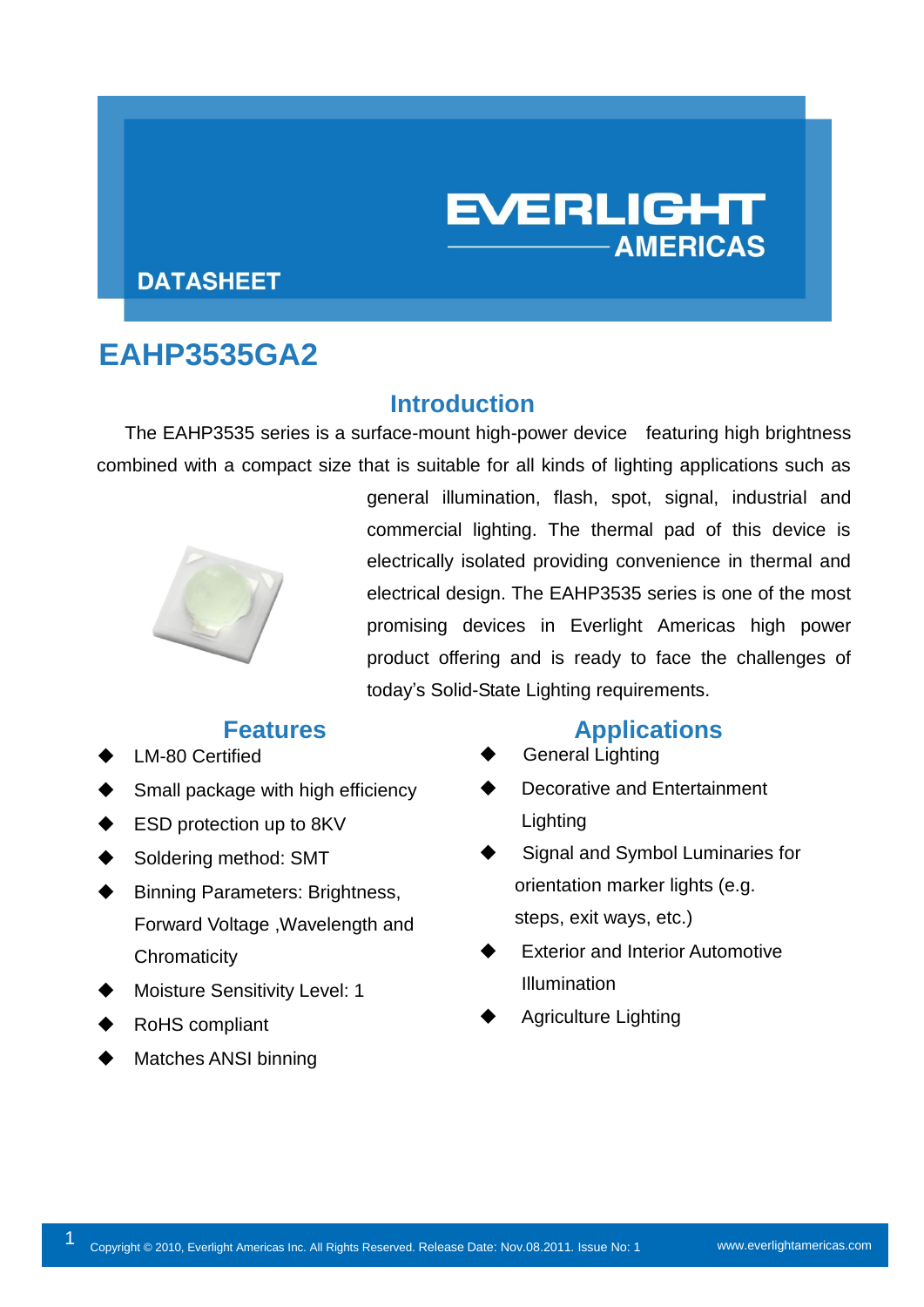### **Absolute Maximum Ratings**

| <b>Parameter</b>             | <b>Symbol</b>                | <b>Ratings</b>               | <b>Unit</b>     |
|------------------------------|------------------------------|------------------------------|-----------------|
| Max. DC Forward Current (mA) | $I_F$                        | $750_{[1]}$                  | mA              |
| Max. Peak Pulse Current (mA) | $I_{\mathsf{Pulse}}$         | $1000_{[2]}$                 | mA              |
| Max. ESD Resistance          | $V_B$                        | 8000                         | V               |
| Reverse Voltage              | $V_{R}$                      | Note 3                       | ٧               |
| Thermal Resistance           | $R_{th}$                     | $10 \sim 12_{[4]}$           | °C/W            |
| Max. Junction Temperature    | T,                           | $125_{[5]}$                  | °C              |
| <b>Operating Temperature</b> | ${\mathsf T}_{\mathsf{Opt}}$ | $-40 \sim +100_{\text{[6]}}$ | $^{\circ}C$     |
| Storage Temperature          | $T_{\text{Stg}}$             | $-40 - +100$                 | $^{\circ}C$     |
| Max. Soldering Temperature   | $T_{\textrm{Sol}}$           | 260                          | $\rm ^{\circ}C$ |
| Max. Allowable Reflow Cycles | n/a                          | 2                            | cycles          |

#### **Notes:**

- 1. Maximum forward current for 3W is 750mA (Thermal Pad=25°C).
- 2. Duty cycle =  $1/10@1K$ HZ
- 3. The EAHP3535 series LEDs are not designed for reverse bias use.
- 4. Thermal Resistance is 10°C/W for Blue, Green, Cool-White, Neutral-White,and Warm-White LEDs and 12°C/W for Red, Amber, and Orange LEDs.
- 5. Maximum junction temperature of Cool-White, Neutral-White, Warm-White, Blue, Green, Red, Amber, and Orange LEDs is 125°C.
- 6. Maximum Operating Temperature (Thermal Pad) of Cool-White, Neutral-White, Warm-White, Blue, Green, Red, Amber, and Orange LEDs is 100°C.

### **JEDEC Moisture Sensitivity**

| Level                  |           | <b>Floor Life</b>    |                        | <b>Soak Requirements</b><br><b>Standard</b> |
|------------------------|-----------|----------------------|------------------------|---------------------------------------------|
| <b>Time</b><br>(hours) |           | <b>Conditions</b>    | <b>Time</b><br>(hours) | <b>Conditions</b>                           |
|                        | Unlimited | $\leq$ 30°C / 85% RH | $168 (+5/-0)$          | 85°C / 85% RH                               |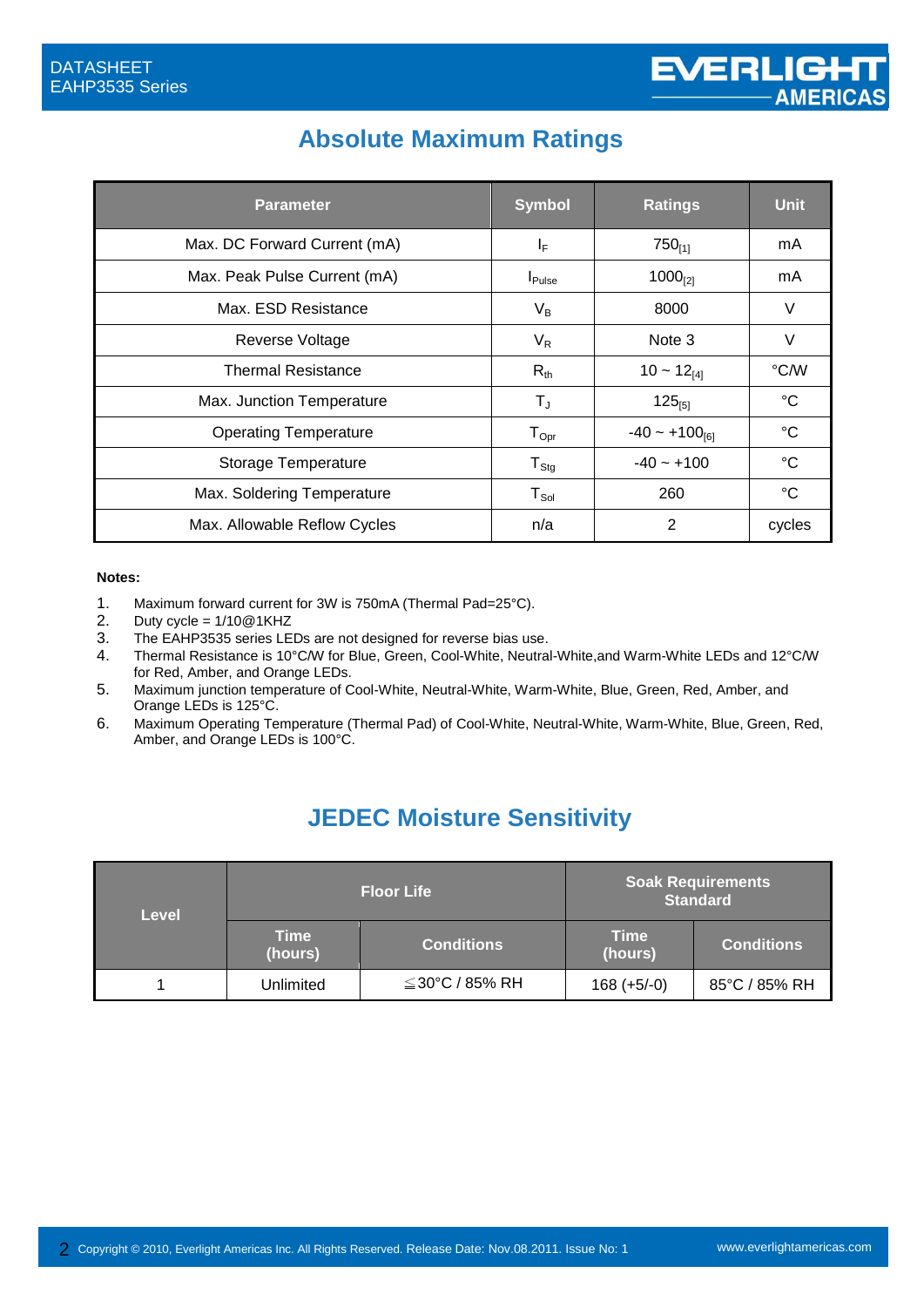### **PN of the EAHP3535 series: Color LEDs**

| <b>Color</b> | <b>Order Code</b> | <b>Minimum</b><br><b>Luminous</b><br>Flux (Im) | CCT(K)<br>Wavelength<br>(nm) | <b>Forward</b><br><b>Voltage</b><br>$(\mathsf{V})$ |
|--------------|-------------------|------------------------------------------------|------------------------------|----------------------------------------------------|
| <b>Green</b> | EAHP3535GA2       | 100                                            | 520~535                      | $2.95 - 4.15$                                      |

**Note:** 

Each 3W direct color PN is based on the min. bin and includes four adjacent bins.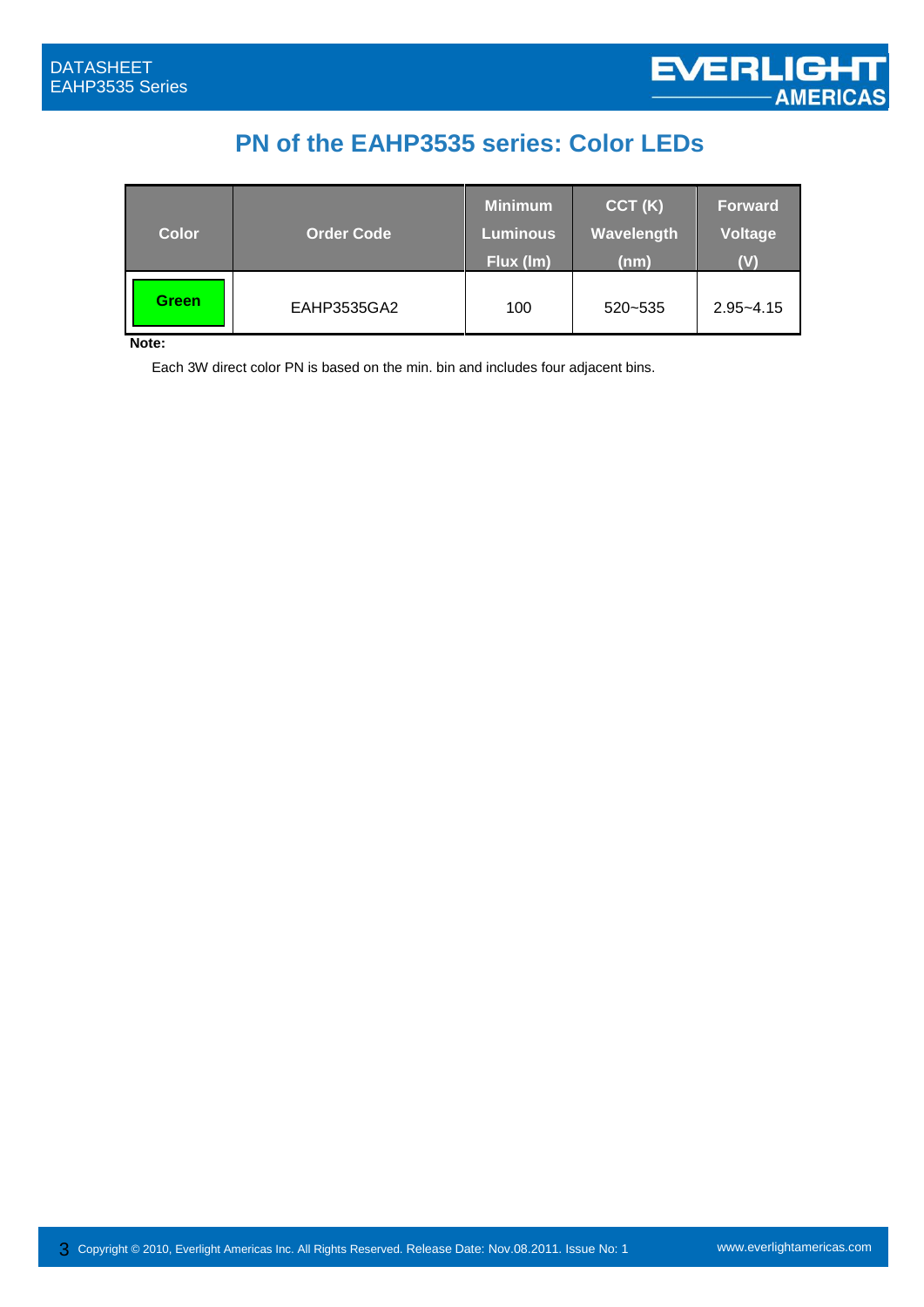# **Product Binning**

### **Luminous Flux Bins**

| Group | <b>Bin</b>     | <b>Minimum</b><br><b>Photometric</b><br>Flux (Im) | <b>Maximum</b><br><b>Photometric</b><br>Flux (Im) |
|-------|----------------|---------------------------------------------------|---------------------------------------------------|
|       | 1              | 4                                                 | 5                                                 |
|       | $\overline{2}$ | 5                                                 | 6                                                 |
|       | 3              | 6                                                 | 8                                                 |
|       | 4              | 8                                                 | 10                                                |
| E     | 5              | 10                                                | 13                                                |
|       | 6              | 13                                                | 17                                                |
|       | 7              | 17                                                | 20                                                |
|       | 8              | 20                                                | 23                                                |
|       | 9              | 23                                                | 27                                                |
|       | 1              | 27                                                | 33                                                |
|       | $\overline{2}$ | 33                                                | 39                                                |
|       | 3              | 39                                                | 45                                                |
|       | 4              | 45                                                | 52                                                |
| F     | 5              | 52                                                | 60                                                |
|       | 6              | 60                                                | 70                                                |
|       | 7              | 70                                                | 80                                                |
|       | 8              | 80                                                | 90                                                |
|       | 9              | 90                                                | 100                                               |

| in                        | <b>Minimum</b><br><b>Photometric</b><br>Flux (Im) | <b>Maximum</b><br><b>Photometric</b><br>Flux (Im) | Group | <b>Bin</b>              | <b>Minimum</b><br><b>Photometric</b><br>Flux (Im) | <b>Maximum</b><br><b>Photometric</b><br>Flux (Im) |
|---------------------------|---------------------------------------------------|---------------------------------------------------|-------|-------------------------|---------------------------------------------------|---------------------------------------------------|
| 1                         | 4                                                 | 5                                                 |       | 1                       | 100                                               | 110                                               |
| $\overline{2}$            | 5                                                 | 6                                                 |       | $\overline{2}$          | 110                                               | 120                                               |
| $\overline{\overline{3}}$ | 6                                                 | 8                                                 |       | 3                       | 120                                               | 130                                               |
| 4                         | 8                                                 | 10                                                |       | $\overline{\mathbf{4}}$ | 130                                               | 140                                               |
| $\overline{5}$            | 10                                                | 13                                                | J     | 5                       | 140                                               | 150                                               |
| $\overline{6}$            | 13                                                | 17                                                |       | 6                       | 150                                               | 160                                               |
| $\overline{7}$            | 17                                                | 20                                                |       | $\overline{7}$          | 160                                               | 180                                               |
| $\frac{8}{9}$             | 20                                                | 23                                                |       | 8                       | 180                                               | 200                                               |
|                           | 23                                                | 27                                                |       | $9$                     | 200                                               | 225                                               |
| $\overline{1}$            | 27                                                | 33                                                |       | 1                       | 225                                               | 250                                               |
| $\overline{2}$            | 33                                                | 39                                                |       | $\overline{2}$          | 250                                               | 275                                               |
| $\overline{3}$            | 39                                                | 45                                                |       | 3                       | 275                                               | 300                                               |
| 4                         | 45                                                | 52                                                |       | $\overline{\mathbf{4}}$ | 300                                               | 325                                               |
| $\overline{5}$            | 52                                                | 60                                                | Κ     | 5                       | 325                                               | 350                                               |
| $\overline{6}$            | 60                                                | 70                                                |       | 6                       | 350                                               | 375                                               |
| $\frac{1}{7}$             | 70                                                | 80                                                |       | $\overline{7}$          | 375                                               | 400                                               |
| $\overline{8}$            | 80                                                | 90                                                |       | 8                       | 400                                               | 425                                               |
| $\overline{9}$            | 90                                                | 100                                               |       | 9                       | 425                                               | 450                                               |
|                           |                                                   |                                                   |       | $\mathbf{1}$            | 450                                               | 475                                               |
|                           |                                                   |                                                   |       | $\overline{2}$          | 475                                               | 500                                               |
|                           |                                                   |                                                   | N     | 3                       | 500                                               | 525                                               |
|                           |                                                   |                                                   |       | $\overline{\mathbf{4}}$ | 525                                               | 550                                               |

#### **Radiometric Power Bins**

| <b>Group</b> | <b>Bin</b> | <b>Minimum</b><br><b>Radiometric</b><br>Power(mW) | <b>Maximum</b><br><b>Radiometric</b><br>Power(mW) |
|--------------|------------|---------------------------------------------------|---------------------------------------------------|
|              | 1          | ∩                                                 | 25                                                |
|              | 2          | 25                                                | 50                                                |
|              | 3          | 50                                                | 75                                                |
|              | 4          | 75                                                | 100                                               |
| Q            | 5          | 100                                               | 125                                               |
|              | 6          | 125                                               | 175                                               |
|              | 7          | 175                                               | 225                                               |
|              | 8          | 225                                               | 275                                               |
|              | g          | 275                                               | 350                                               |

| in | <b>Minimum</b><br><b>Radiometric</b><br>Power(mW) | <b>Maximum</b><br><b>Radiometric</b><br>Power(mW) |  | Group        | <b>Bin</b> | <b>Minimum</b><br><b>Radiometric</b><br>Power(mW) | <b>Maximum</b><br><b>Radiometric</b><br>Power(mW) |
|----|---------------------------------------------------|---------------------------------------------------|--|--------------|------------|---------------------------------------------------|---------------------------------------------------|
| 1  | ი                                                 | 25                                                |  |              |            | 350                                               | 425                                               |
| 2  | 25                                                | 50                                                |  |              | 2          | 425                                               | 500                                               |
| 3  | 50                                                | 75                                                |  |              | 3          | 500                                               | 600                                               |
| 4  | 75                                                | 100                                               |  |              | 4          | 600                                               | 700                                               |
| 5  | 100                                               | 125                                               |  | $\mathsf{R}$ | 5          | 700                                               | 800                                               |
| 6  | 125                                               | 175                                               |  |              | 6          | 800                                               | 900                                               |
| 7  | 175                                               | 225                                               |  |              | 7          | 900                                               | 1000                                              |
| 8  | 225                                               | 275                                               |  |              | 8          | 1000                                              | 1300                                              |
| 9  | 275                                               | 350                                               |  |              | 9          | 1300                                              | 1600                                              |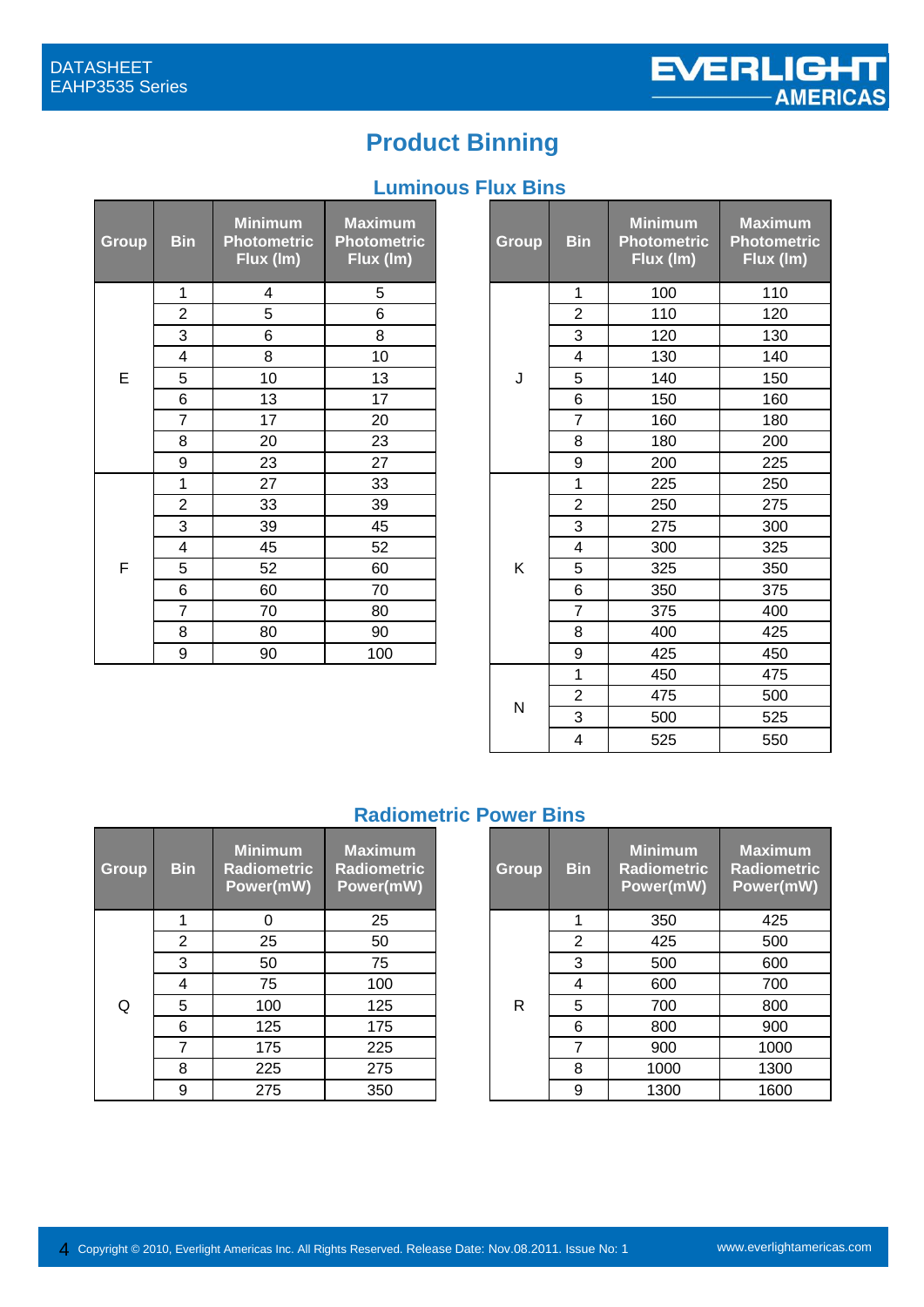#### **Forward Voltage Bins**

| <b>Bin</b>     | <b>Minimum Forward</b><br>Voltage (V) | <b>Maximum Forward</b><br>Voltage (V) |
|----------------|---------------------------------------|---------------------------------------|
| U1             | 1.75                                  | 2.05                                  |
| U2             | 2.05                                  | 2.35                                  |
| U <sub>3</sub> | 2.35                                  | 2.65                                  |
| U4             | 2.65                                  | 2.95                                  |
| V <sub>1</sub> | 2.95                                  | 3.25                                  |
| V2             | 3.25                                  | 3.55                                  |
| V3             | 3.55                                  | 3.85                                  |
| V4             | 3.85                                  | 4.15                                  |

#### **Notes:**

1. Forward voltage measurement tolerance:  $\pm 0.1$ V.<br>2. Forward voltage bins are defined at  $I = 350$ mA or

2. Forward voltage bins are defined at I<sub>*F*=350mA operation.<br>3. Other Forward Voltage bins for White LEDs available upo</sub>

Other Forward Voltage bins for White LEDs available upon request. Please contact your local Everlight Americas sales office.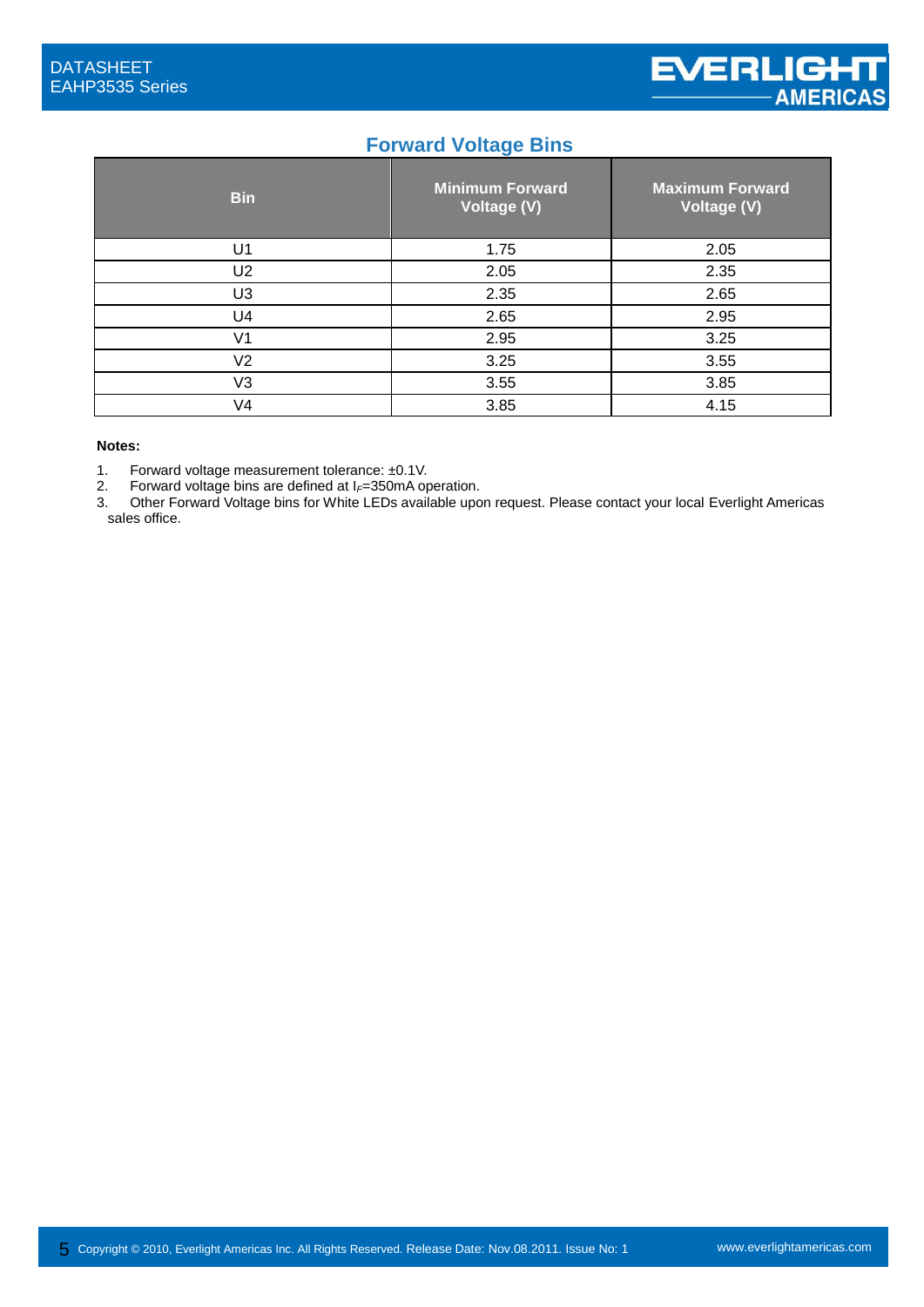#### **Color Bins**

| <b>Group</b>          | <b>Bin</b>               | <b>Minimum Dominant</b> | <b>Maximum Dominant</b> |
|-----------------------|--------------------------|-------------------------|-------------------------|
|                       |                          | <b>Wavelength (nm)</b>  | <b>Wavelength (nm)</b>  |
|                       | 1                        | 430                     | 435                     |
|                       | $\mathbf 2$              | 435                     | 440                     |
|                       | $\overline{3}$           | 440                     | 445                     |
| $\mathbf B$           | $\overline{\mathcal{A}}$ | 445                     | 450                     |
| (Blue)                | $\overline{5}$           | 450                     | 455                     |
|                       | $\,6$                    | 455                     | 460                     |
|                       | $\overline{7}$           | 460                     | 465                     |
|                       | 8                        | 465                     | 470                     |
|                       | $\mathbf 1$              | 520                     | 525                     |
|                       | $\overline{2}$           | 525                     | 530                     |
| G                     | $\overline{3}$           | 530                     | 535                     |
| (Green)               | $\overline{\mathbf{4}}$  | 535                     | 540                     |
|                       | 5                        | 540                     | 545                     |
|                       | $\,6$                    | 545                     | 550                     |
|                       | 1                        | 580                     | 582.5                   |
| $\blacktriangle$      | $\overline{2}$           | 582.5                   | 585                     |
| (Amber)               | $\sqrt{3}$               | 585                     | 587.5                   |
|                       | $\overline{4}$           | 587.5                   | 590                     |
|                       | $\overline{5}$           | 590                     | 592.5                   |
|                       | $\,6$                    | 592.5                   | 595                     |
|                       | $\sqrt{3}$               | 610                     | 615                     |
| $\mathsf{R}$<br>(Red) | $\overline{\mathbf{4}}$  | 615                     | 620                     |
|                       | 5                        | 620                     | 625                     |
|                       | $\,6$                    | 625                     | 630                     |
|                       | 1                        | 635                     | 640                     |
|                       | $\overline{2}$           | 640                     | 645                     |
|                       | $\overline{3}$           | 645                     | 650                     |
| D                     | $\overline{4}$           | 650                     | 655                     |
| (Deep-Red)            | $\overline{5}$           | 655                     | 660                     |
|                       | $\,6$                    | 660                     | 665                     |
|                       | $\overline{7}$           | 665                     | 670                     |
|                       | $\bf 8$                  | 670                     | 675                     |
|                       | 1                        | 700                     | 710                     |
|                       | $\boldsymbol{2}$         | 710                     | 715                     |
|                       | $\overline{3}$           | 715                     | 720                     |
| F                     | $\overline{4}$           | 720                     | 725                     |
| (Far-Red)             | $\overline{5}$           | 725                     | 730                     |
|                       | $\overline{6}$           | 730                     | 735                     |
|                       | $\overline{7}$           | 735                     | 740                     |
|                       | $\,8\,$                  | 740                     | 745                     |

#### **Notes:**

- 1. Dominant / Peak wavelength measurement tolerance: ±1nm.
- 2. Dominant / Peak wavelength bins are defined at I<sub>*F*</sub>=350 mA operation.<br>3. The range of wavelength in Royal-Blue, Deep-Red and Far-Red is des
- The range of wavelength in Royal-Blue, Deep-Red and Far-Red is described as peak-wavelength.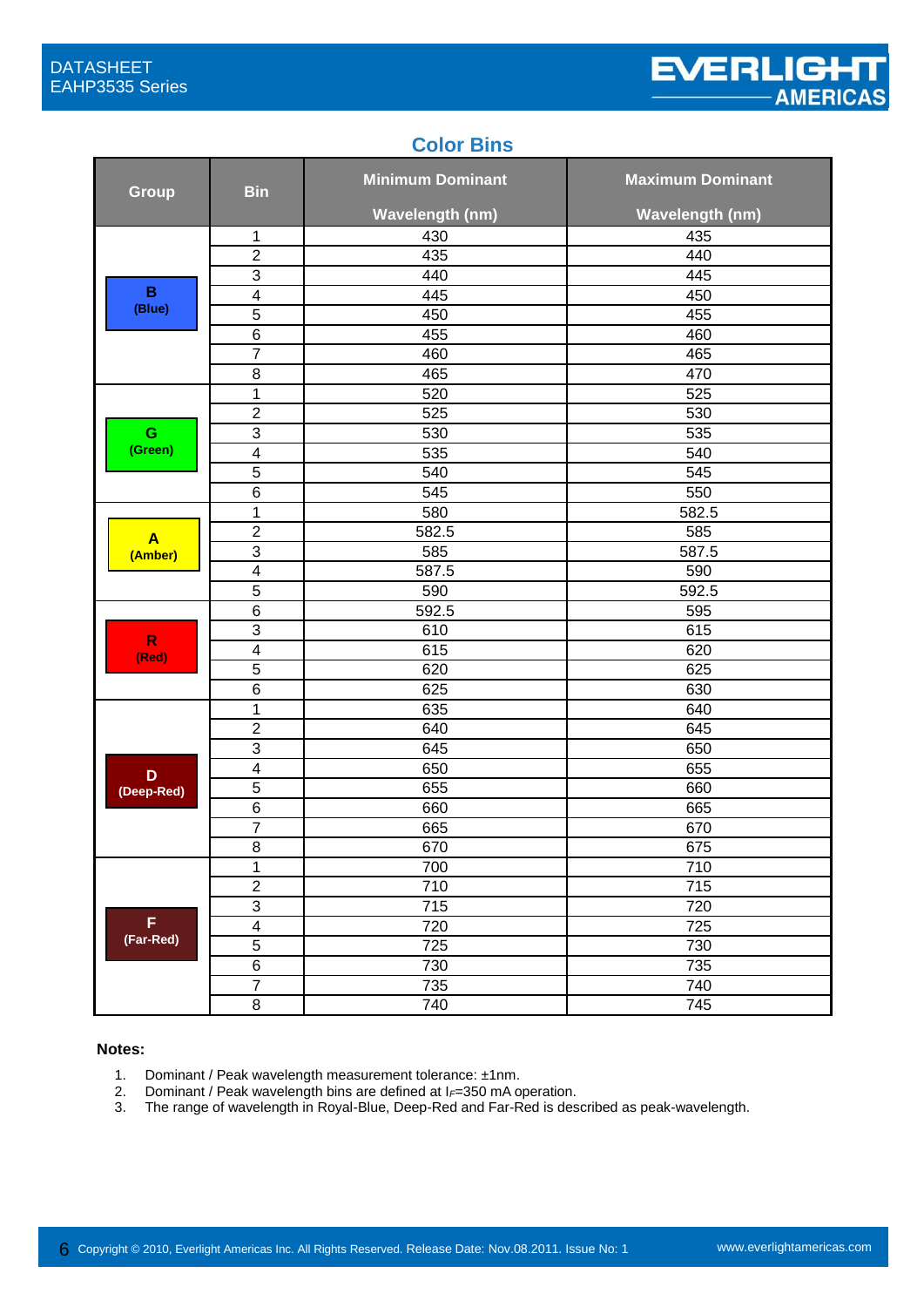### **Optical Characteristics**

| <b>Color</b>         | Dominant Wavelength $\lambda_{D}$<br>Peak Wavelength $\lambda_P$<br><b>Color Temperature CCT</b> |       | <b>Typical</b><br><b>Temperature</b><br><b>Coefficient of</b><br><b>Dominant</b><br>Wavelength<br>(nm/°C)-( $\triangle\lambda_D/\triangle$ | <b>Typical</b><br><b>Viewing Angle</b><br>(degrees)<br>$2\theta_{1/2}$ |        |
|----------------------|--------------------------------------------------------------------------------------------------|-------|--------------------------------------------------------------------------------------------------------------------------------------------|------------------------------------------------------------------------|--------|
|                      | Min.                                                                                             | Typ.  | Max.                                                                                                                                       | $T_{J}$                                                                |        |
| <b>Cool-White</b>    | 4745K                                                                                            | 5700K | 7050K                                                                                                                                      |                                                                        | Note 5 |
| <b>Neutral-White</b> | 3710K                                                                                            | 4260K | 4745K                                                                                                                                      |                                                                        | Note 5 |
| <b>Warm-White</b>    | 2580K                                                                                            | 3000K | 3710K                                                                                                                                      | ---                                                                    | Note 5 |
| <b>Red</b>           | 620nm                                                                                            | ---   | 630nm                                                                                                                                      | 0.05                                                                   | 120    |
| <b>Orange</b>        | 610nm                                                                                            |       | 620nm                                                                                                                                      | 0.08                                                                   | 120    |
| <b>Amber</b>         | 585nm                                                                                            | ---   | 595nm                                                                                                                                      | 0.1                                                                    | 120    |
| <b>Green</b>         | 520nm                                                                                            |       | 535nm                                                                                                                                      | 0.05                                                                   | 120    |
| <b>Blue</b>          | 460nm                                                                                            |       | 470 <sub>nm</sub>                                                                                                                          | 0.05                                                                   | 120    |
| Deep-Red             | 645nm                                                                                            |       | 675nm                                                                                                                                      | 0.08                                                                   | 120    |
| <b>Far-Red</b>       | 715nm                                                                                            |       | 745nm                                                                                                                                      | 0.04                                                                   | 120    |

#### **Notes:**

- 1. The test tolerance of Everlight Americas is ±0.5nm for dominant wavelength, ±5% for CCT.
- 2. Viewing angle is the width of half the light output intensity in all directions of 180°.
- 3. All Cool-White, Neutral-White, Warm-White, and dominant wavelength below 550nm LEDs are made with Indium Gallium Nitride (InGaN).

4. All LEDs with dominant wavelength exceeding 550nm are made with Aluminum Indium Gallium Phosphide (AlInGaP).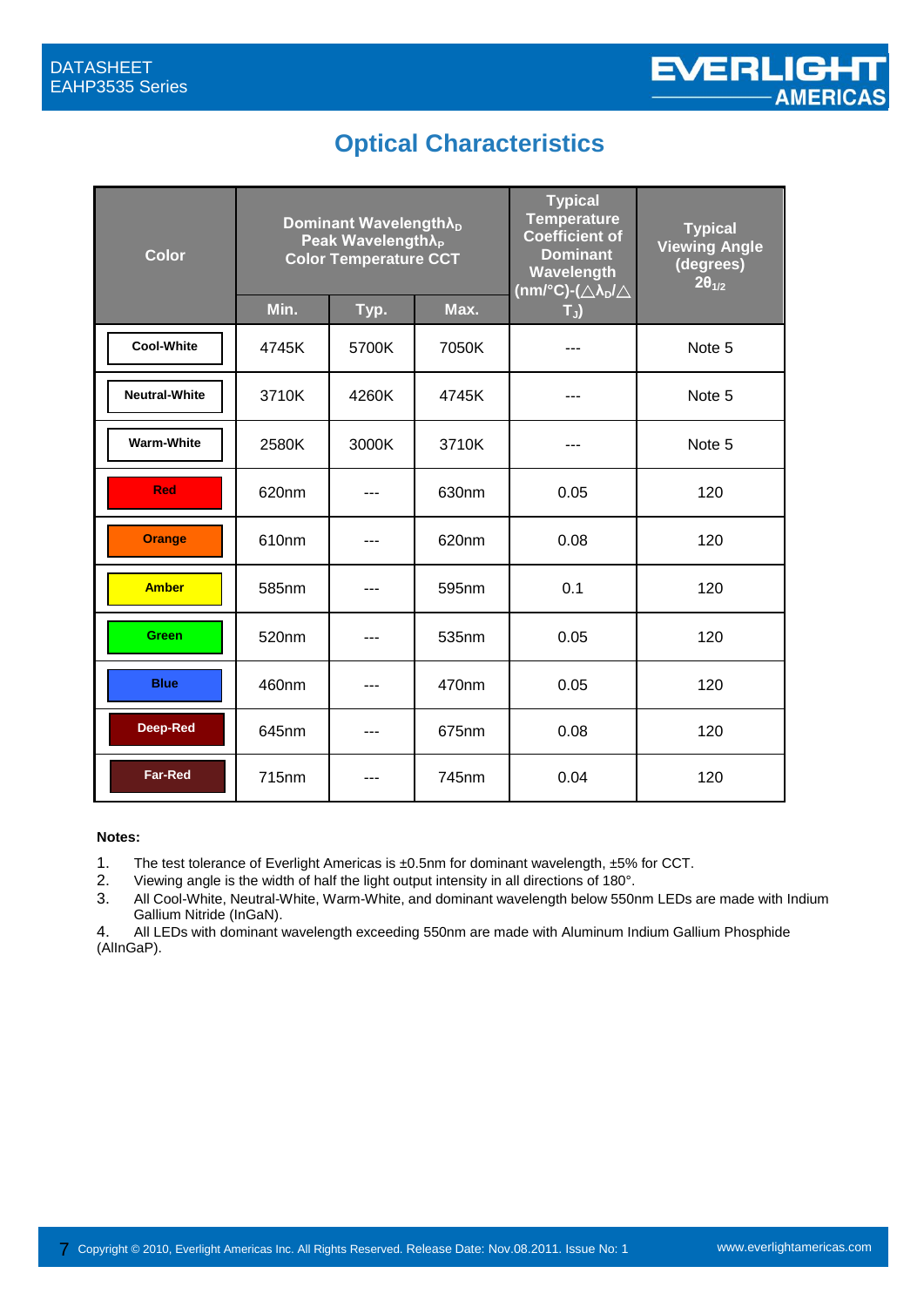### **Mechanical Dimension**



#### **Notes:**

- 1. Dimensions are in millimeters.<br>2. Tolerances unless mentioned a
- 2. Tolerances unless mentioned are  $\pm$  0.15mm.<br>3. The thermal pad is electrically isolated from the
- The thermal pad is electrically isolated from the Anode and Cathode contact pads.
- 4. Do not handle the device by the lens. Incorrect force applied to the lens may lead to the failure of devices.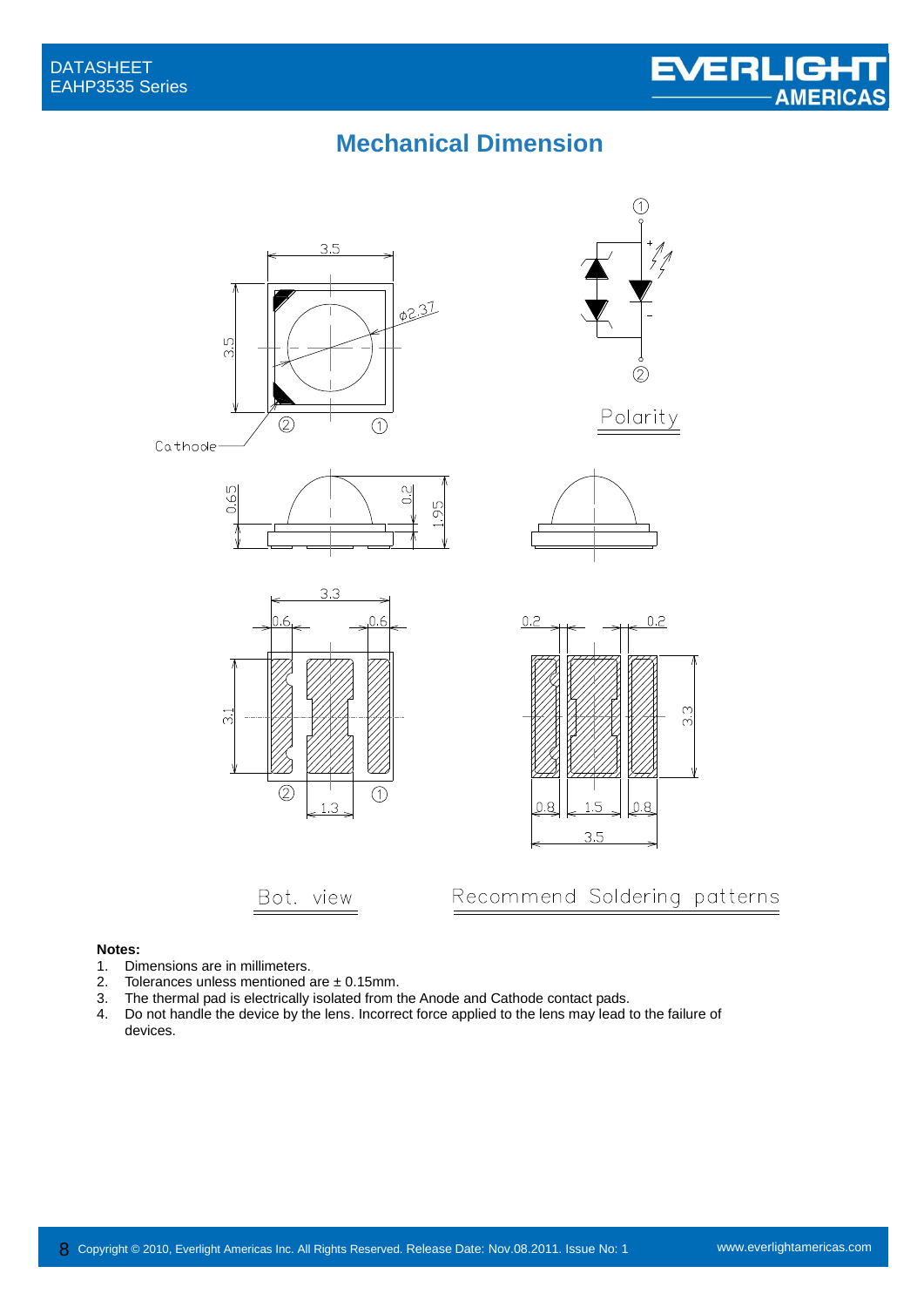# **Pad Configuration**



**BOTTOM VIEW** 



| <b>PAD</b> | <b>FUNCTION</b>    |
|------------|--------------------|
|            | <b>ANODE</b>       |
| 2          | <b>CATHODE</b>     |
| P          | <b>THERMAL PAD</b> |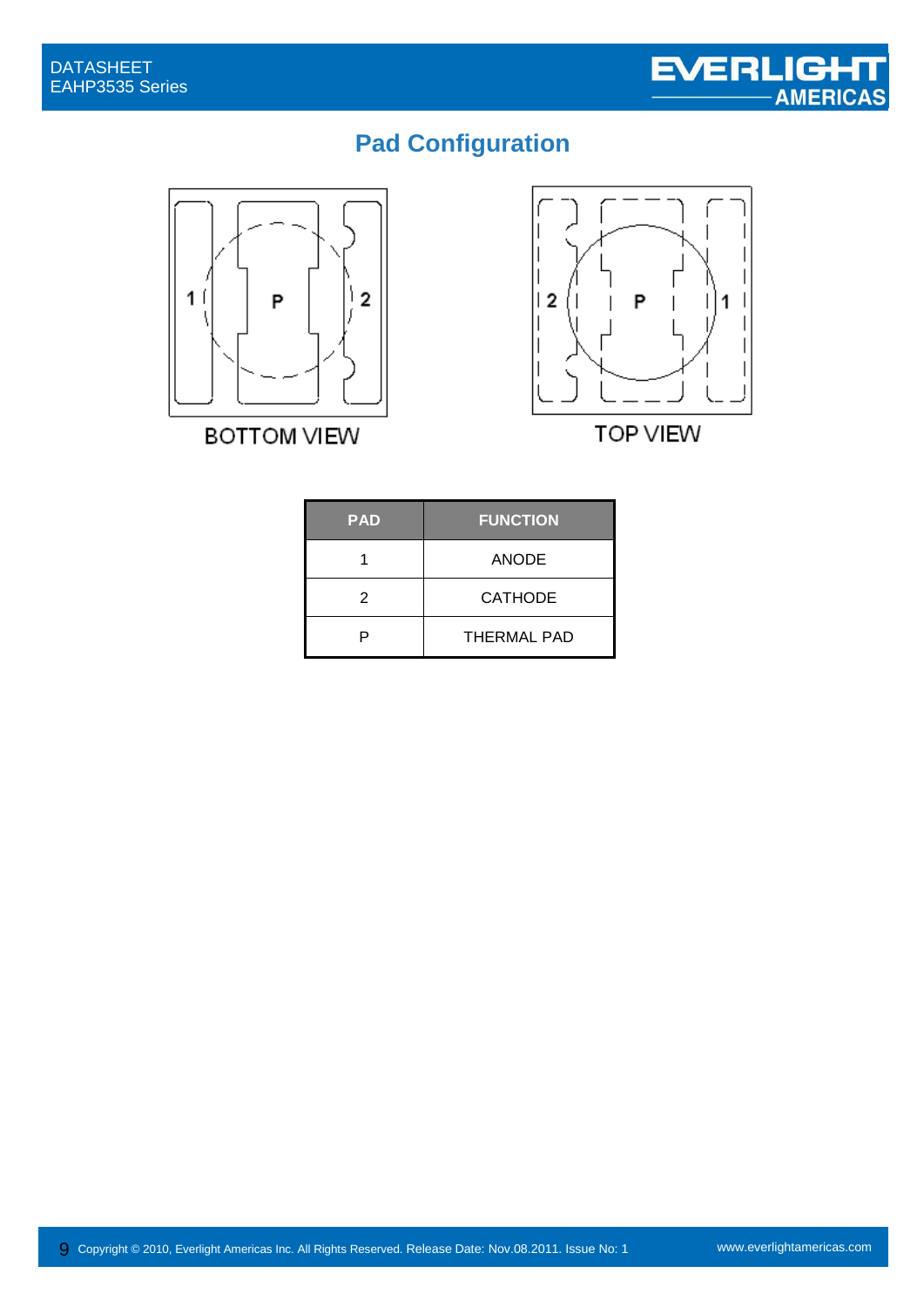### **Reflow Soldering Characteristics**

#### **For Reflow Process**

- a. EAHP3535 series are suitable for SMT processes.
- b. Curing of glue in oven must be according to standard operation flow processes.



| Profile Feature                      | <b>Lead Free Assembly</b> |
|--------------------------------------|---------------------------|
| Ramp-Up Rate                         | $2-3$ °C/S                |
| <b>Preheat Temperature</b>           | 150-200 °C                |
| Preheat Time $(tS)$                  | 60-120 S                  |
| Liquid Temperature (T <sub>L</sub> ) | $217^{\circ}$ C           |
| Time maintained above $T_L$          | 60-90 S                   |
| Peak Temperature (T <sub>P</sub> )   | 240 <sup>±5</sup> °C      |
| Peak Time $(t_P)$                    | Max 20 S                  |
| Ramp-Down Rate                       | $3-5$ °C/S                |

c. Reflow soldering should not be done more than twice.

- d. In soldering process, stress on the LEDs during heating should be avoided.
- e. After soldering, do not bend the circuit board.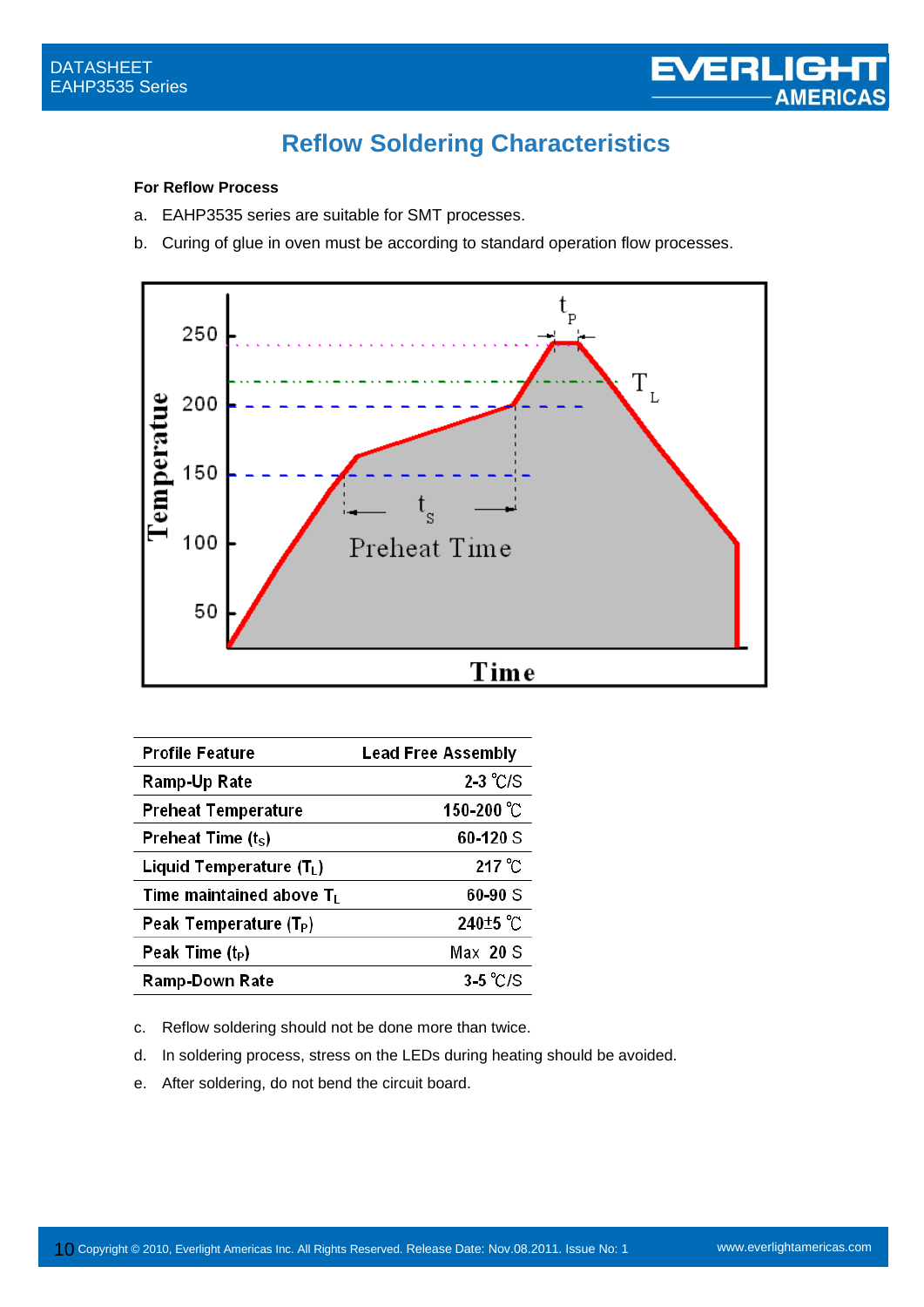### **Wavelength Characteristics**

#### **For Deep-Red, Red, Amber, Yellow, Green, Cyan, Blue, Royal-Blue @ Thermal Pad Temperature = 25**℃

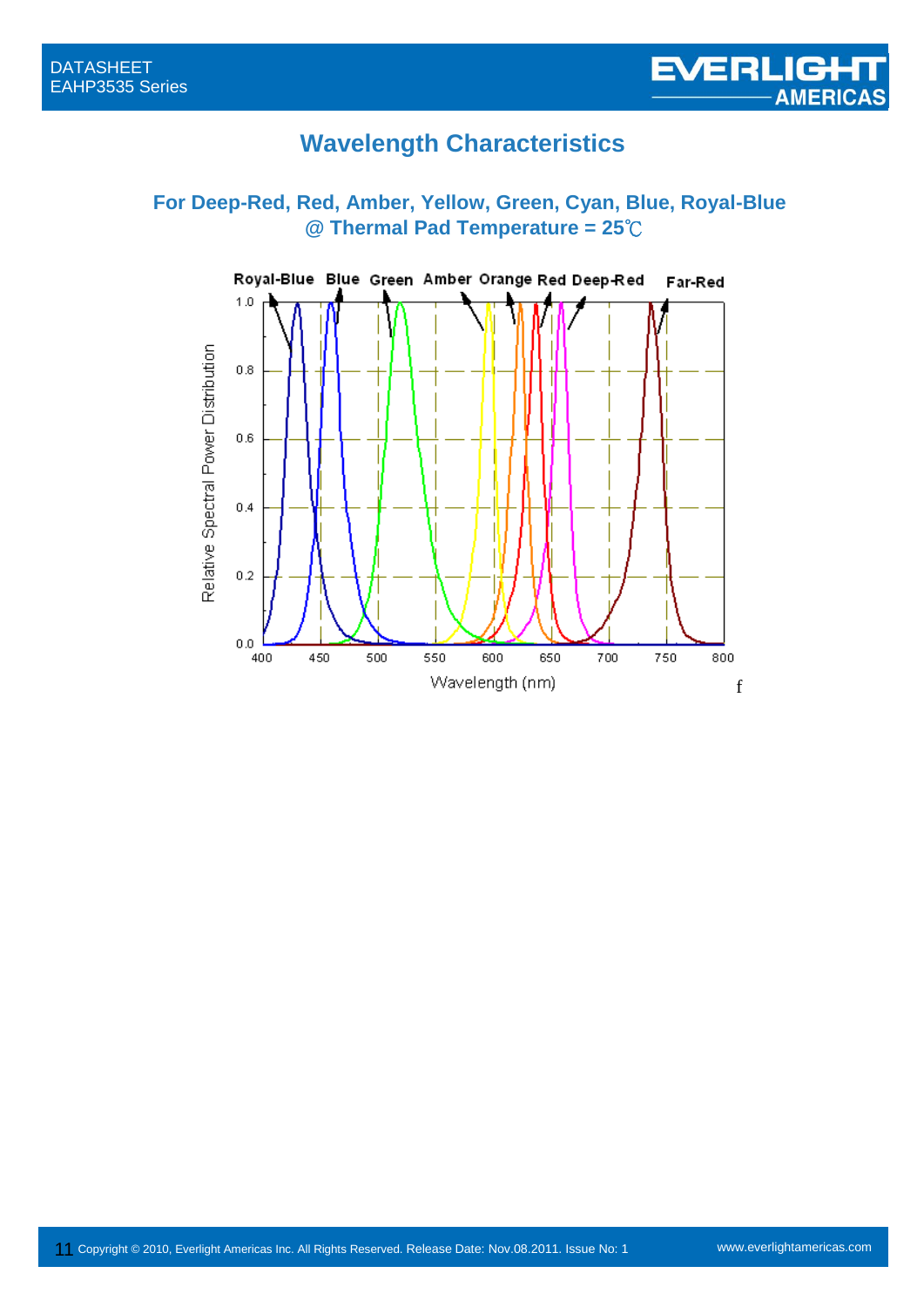#### **Typical Light Output Characteristic V.S. Thermal Pad Temperature**

**Cool-White, Neutral-White, Warm-White, Green, Cyan, Blue, Royal-Blue for 350mA Drive Current**



**Deep-Red, Red, Orange, Amber for 350mA Drive Current**

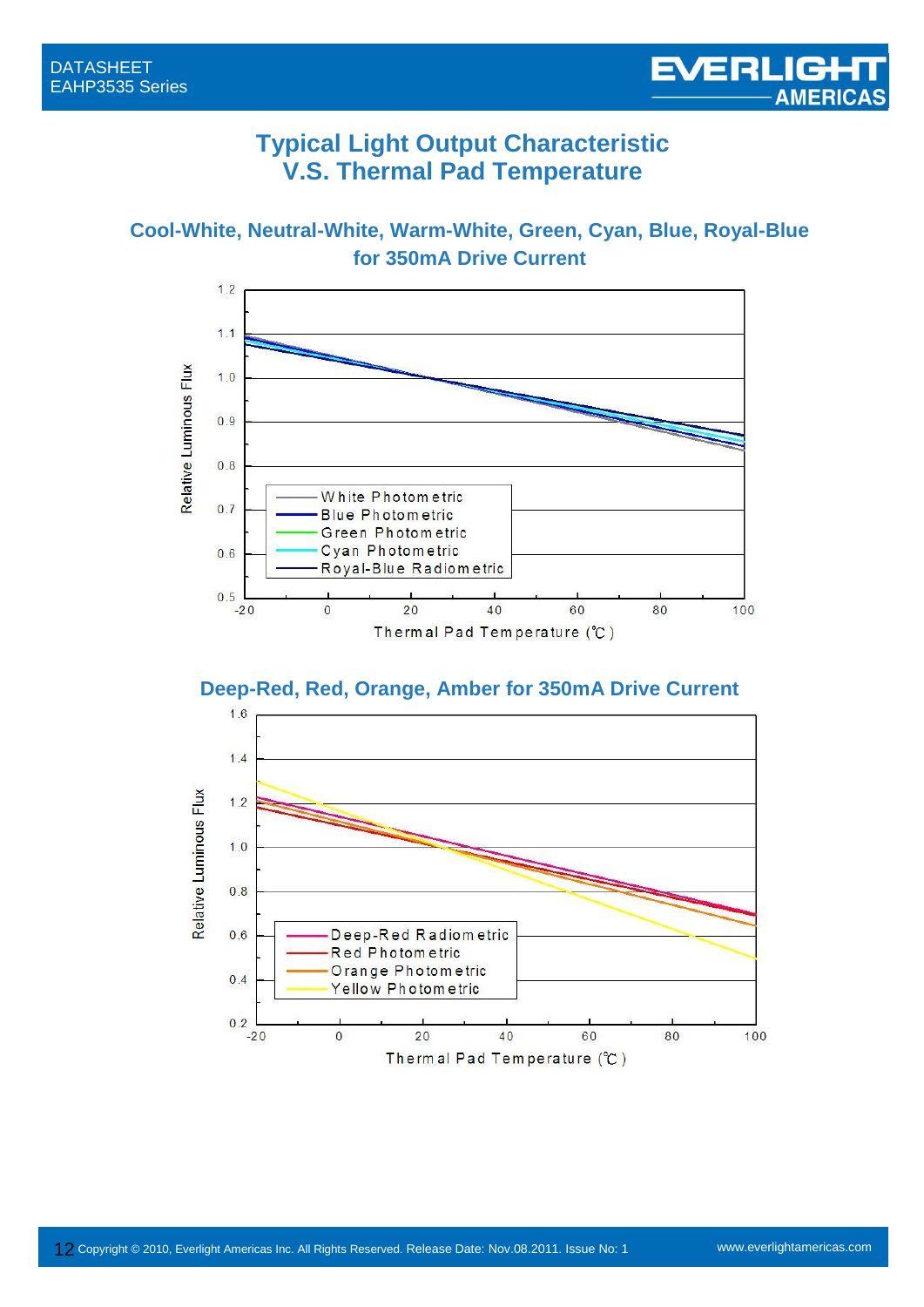### **Typical Electrical Characteristics**



Forward Current (mA)

**For Cool-White, Neutral-White, Warm-White, Green, Blue @ Thermal Pad Temperature = 25**℃

EVERLIGHT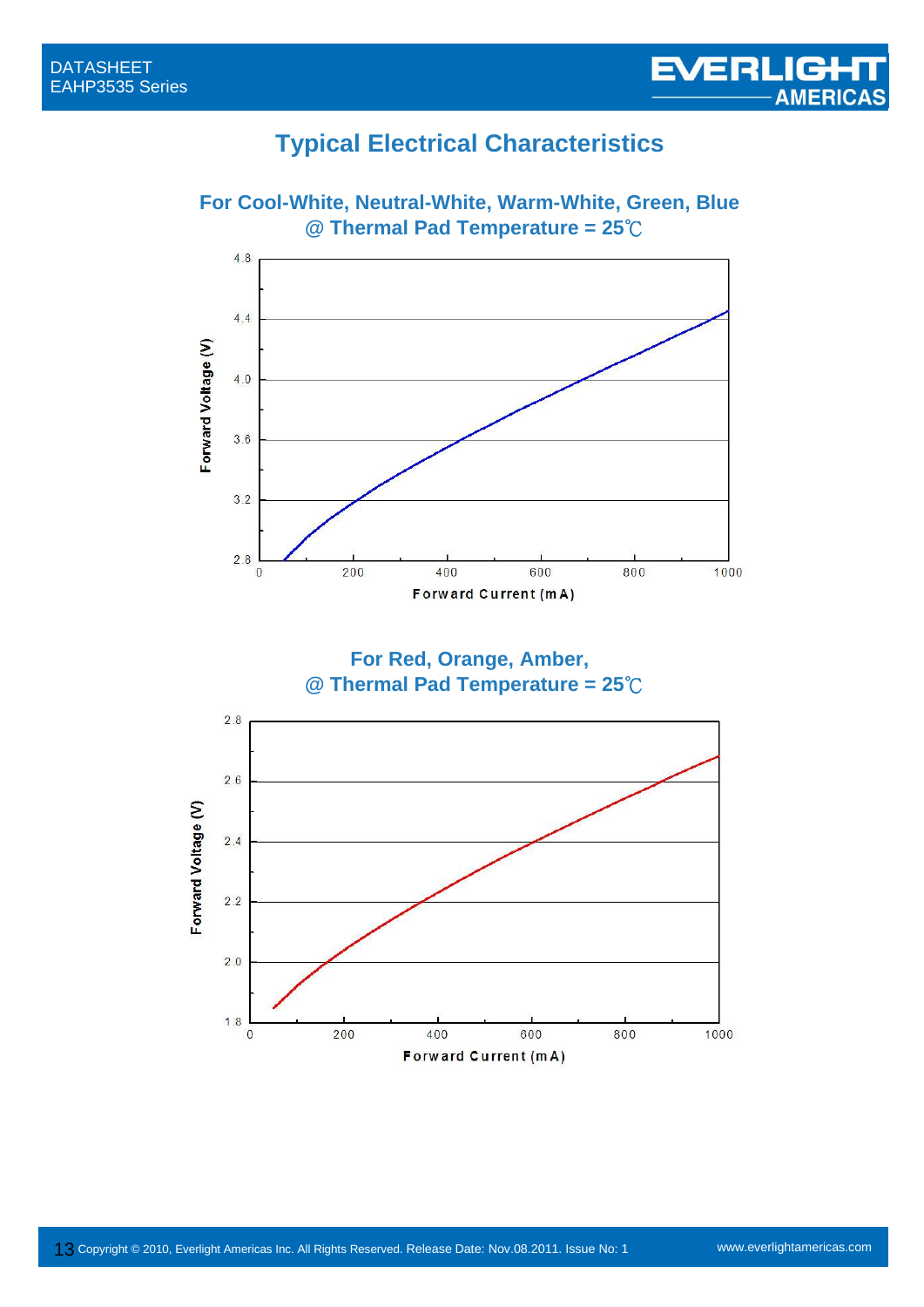# **Typical Relative Luminous Flux V.S. Forward Current**



**For Green, Blue, @ Thermal Pad Temperature = 25**℃

**For Red, Orange, Amber, @ Thermal Pad Temperature = 25**℃

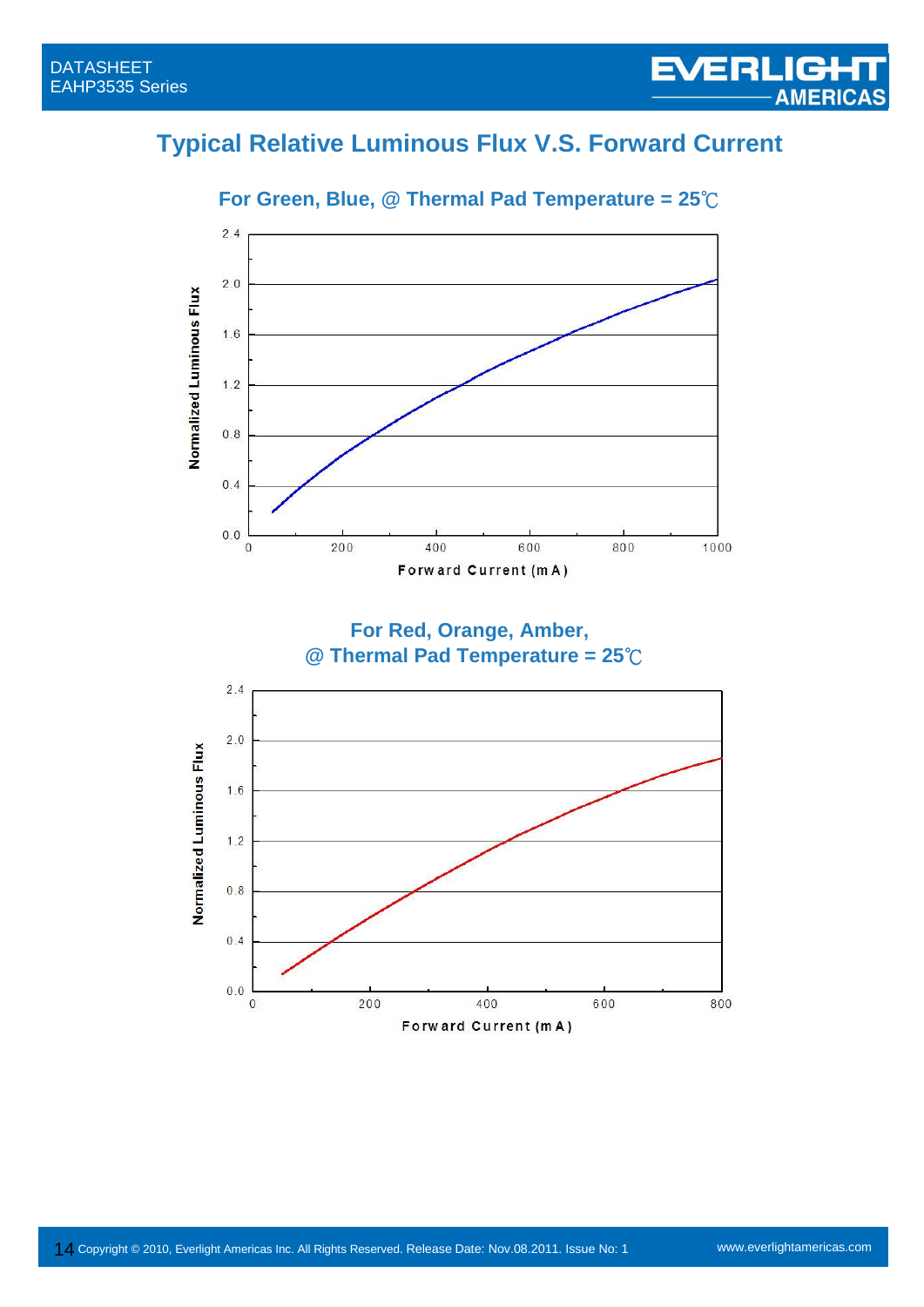#### **Typical Wavelength Shift Characteristics V.S. Forward Current**

**For Blue @ Thermal Pad Temperature = 25**℃



**For Green @ Thermal Pad Temperature = 25**℃

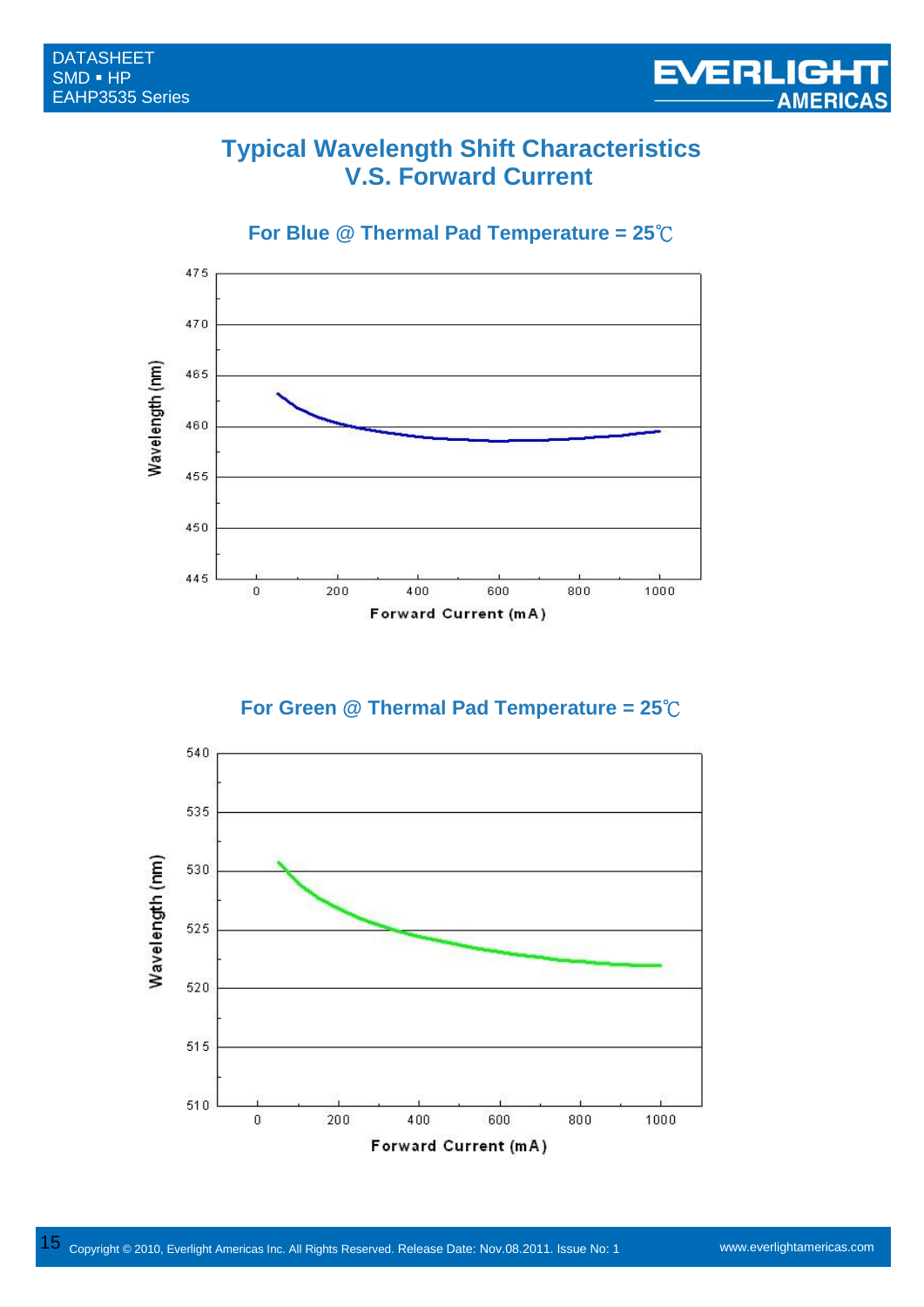

#### **For Red @ Thermal Pad Temperature = 25**℃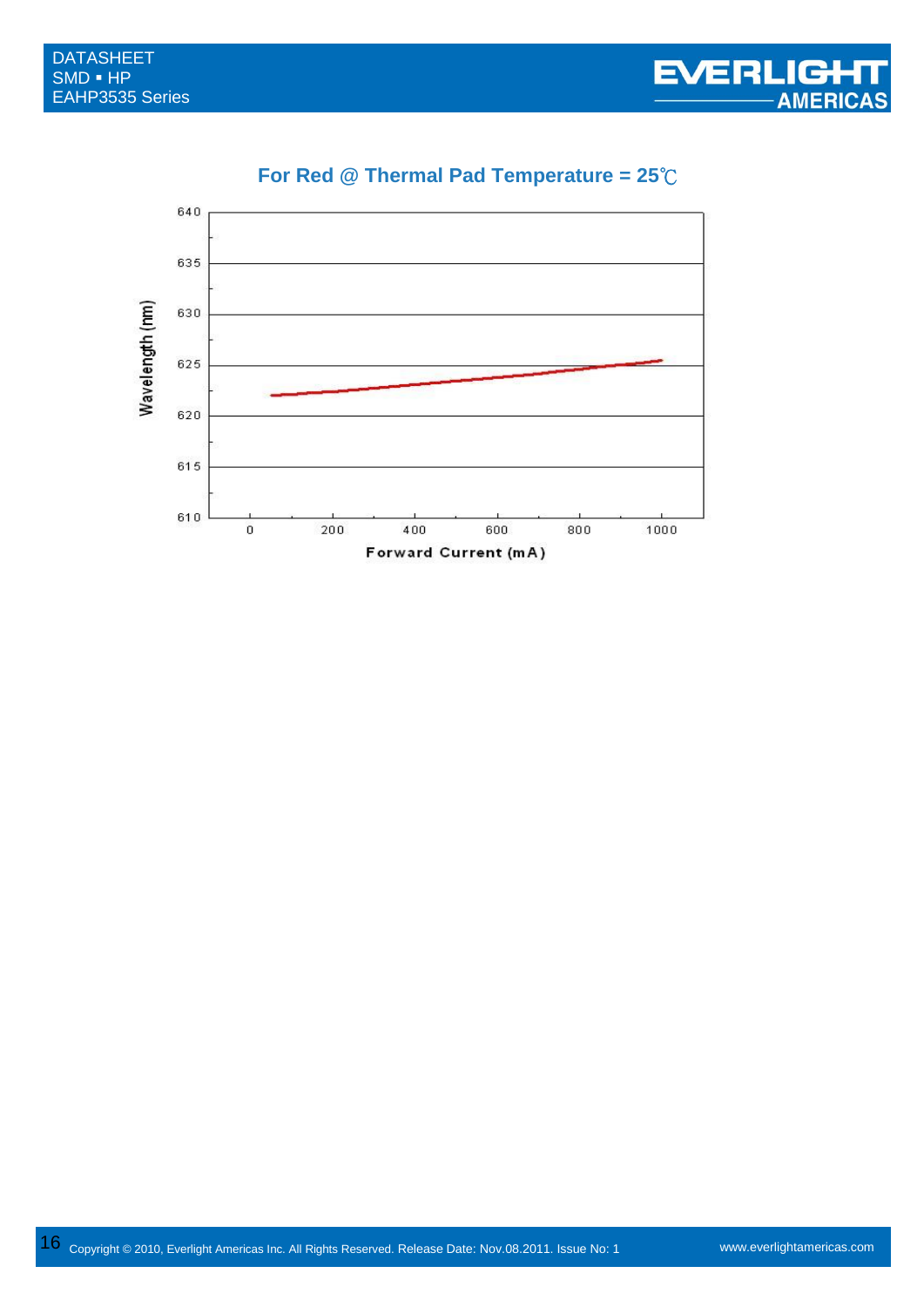

#### **Relative Flux and Forward Voltage V.S. Junction Temperature (IF = 700 mA)**

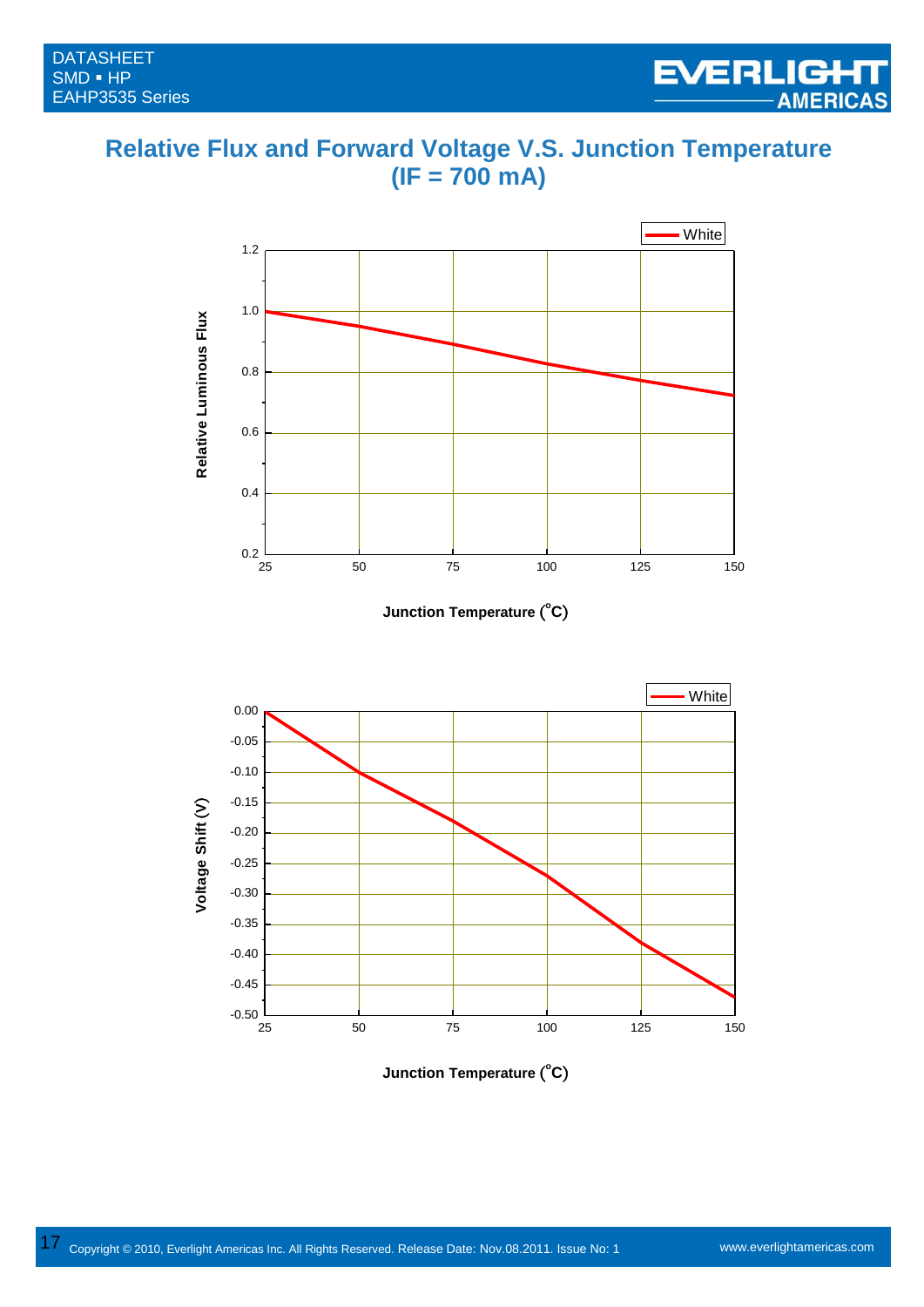

#### **Current Derating Curves**

#### **Current Derating Curve for 750mA Drive Current Cool-White, Neutral-White, Warm-White, Green, Cyan, Blue, Royal-Blue, Far-Red, Deep-Red, Red, Amber, Yellow**

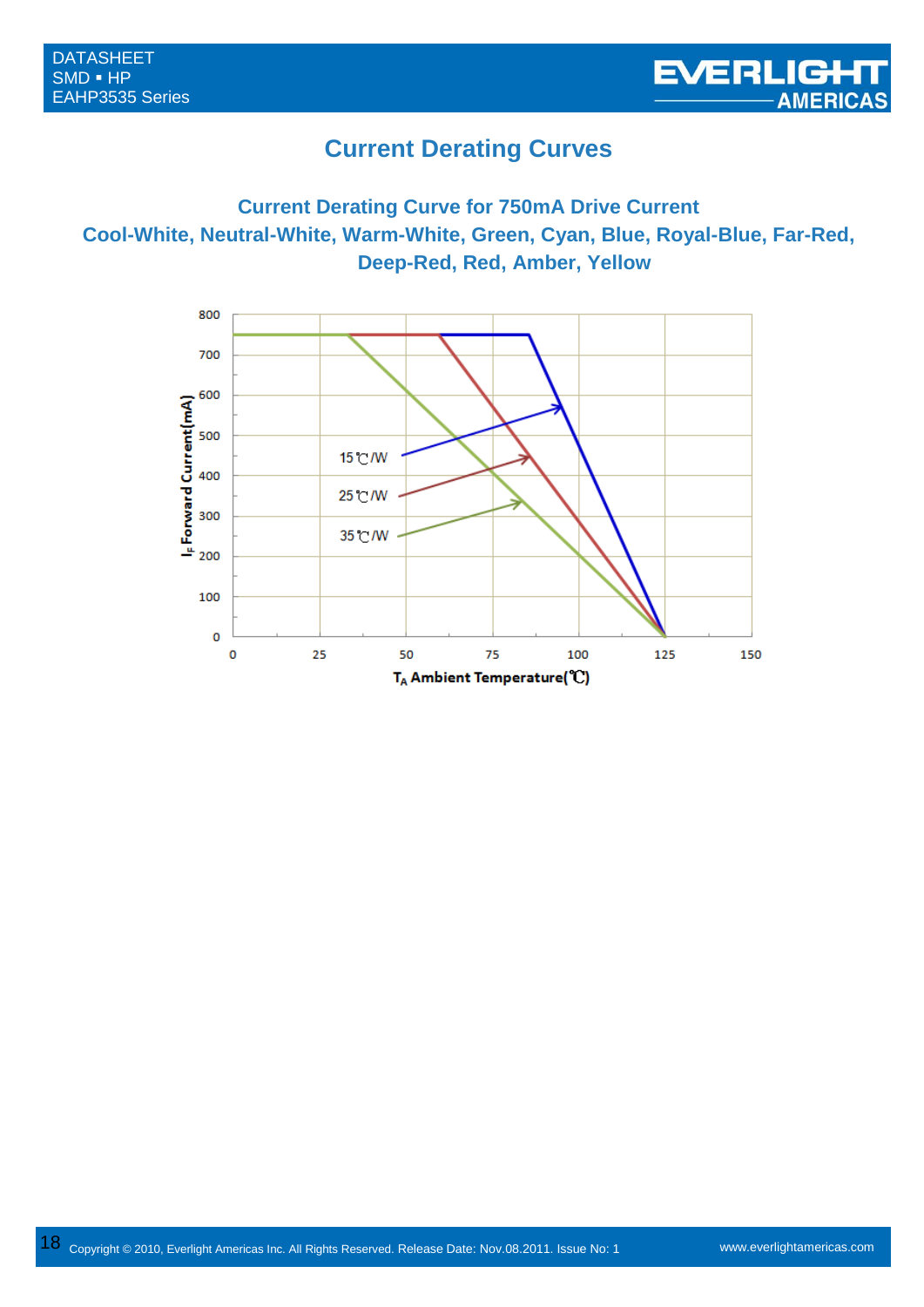## **Typical Radiation Patterns**

#### **Typical Diagram Characteristics of Radiation for Cool-White, Neutral-White, Warm-White**



#### **Notes:**

- 1.  $2\theta_{1/2}$  is the off axis angle from lamp centerline where the luminous intensity is 1/2 of the peak value.
- 2. View angle tolerance is  $\pm 5^\circ$ .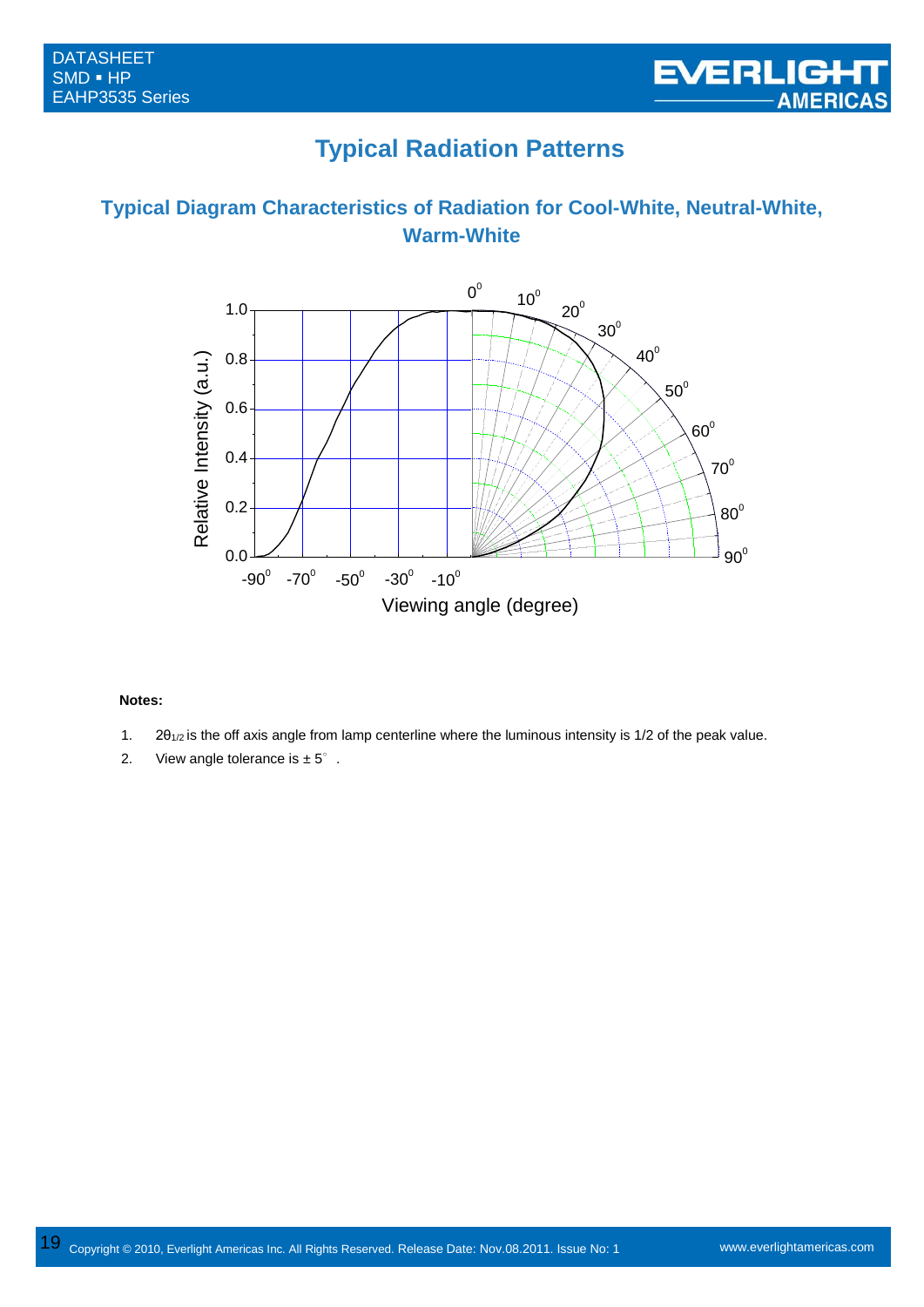### **Emitter Tape Packaging**

#### **Carrier Tape Dimensions as the following:**

**Reel: 400pcs, MOQ> 2Kpcs(has to be a multiple of 400pcs)**





#### **Notes:**

- 1. Dimensions are in millimeters.
- 2. Tolerances for fixed dimensions are ±0.1mm.

#### **Moisture Resistant Packaging**



Label Aluminum moistue-proof bag Desiccant Label **Label Aluminum moisture-proof bag Desiccant Label**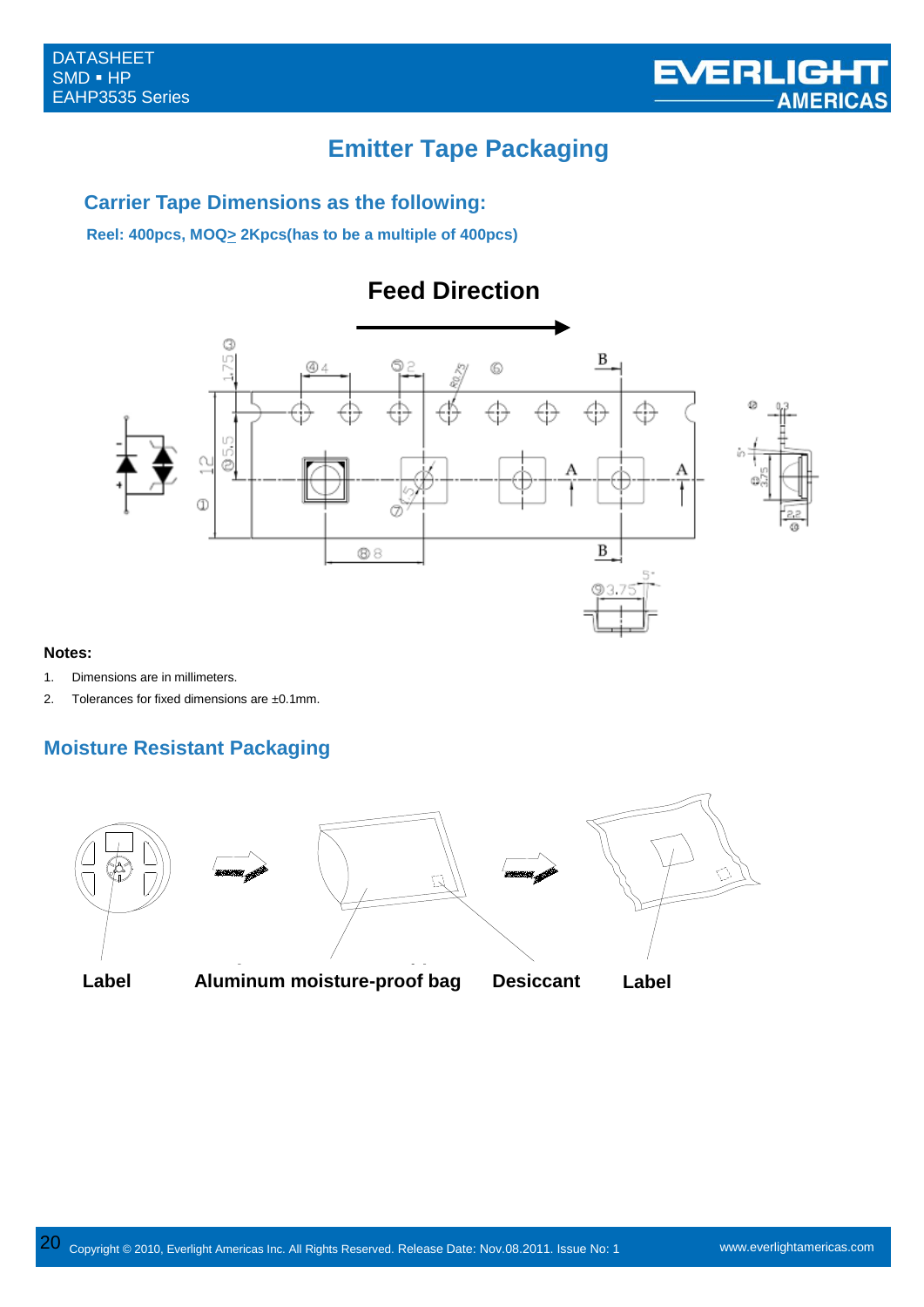

## **Emitter Reel Packaging**

#### **Reel Dimensions**



#### **Notes:**

- 1. Dimensions are in millimeters.
- 2. Tolerances unless mentioned are ±0.1mm.

### **Product Labeling**

#### **Label Explanation**

- CPN: Customer Specification (when required)
- P/N : Everlight Americas Production Number
- QTY: Packing Quantity
- CAT: Luminous Flux (Brightness) Bin

HUE: Color Bin

- REF: Forward Voltage Bin
- LOT No: Lot Number
- MADE IN TAIWAN: Production Place

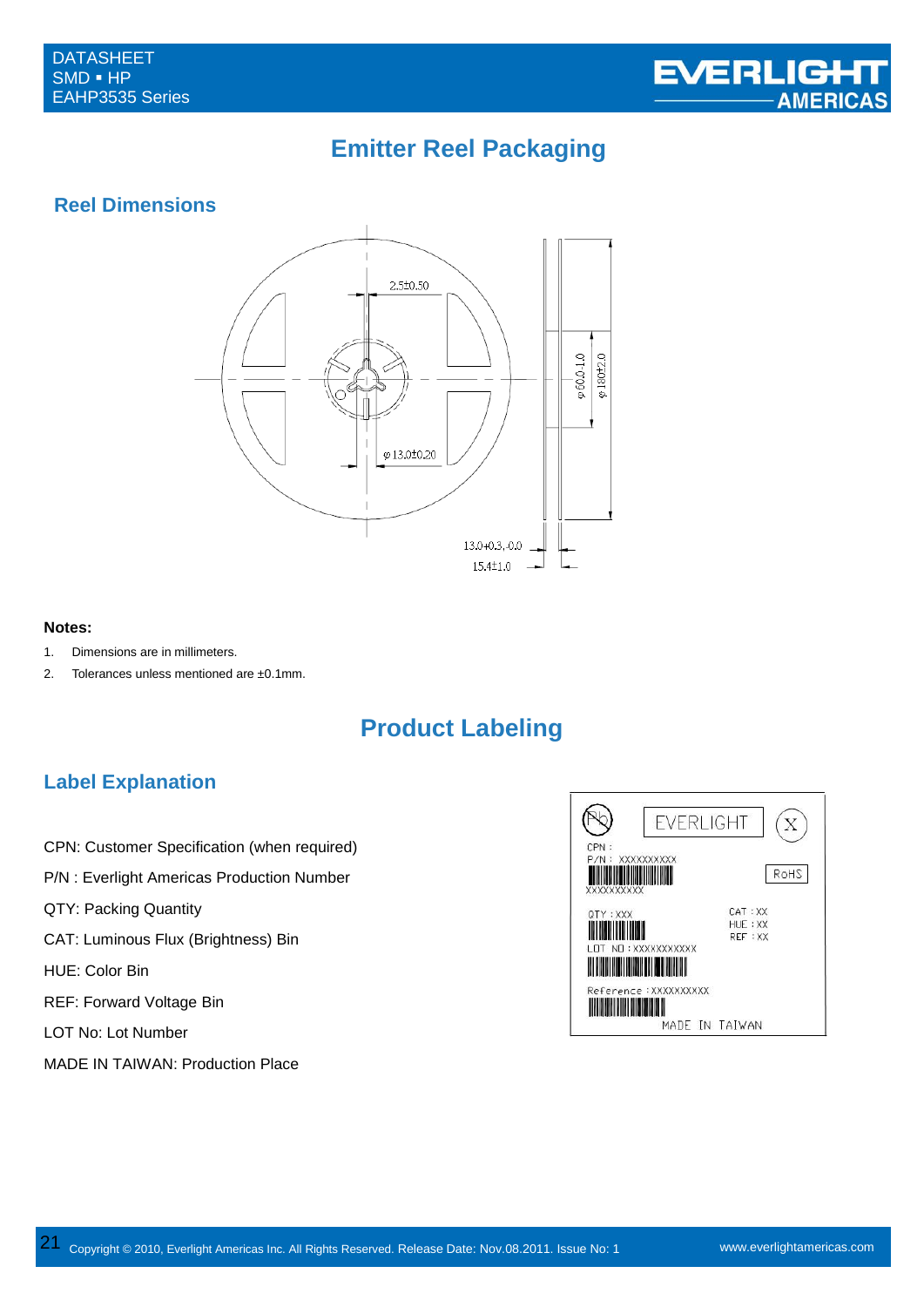### **Storage Conditions**

- Before the package is opened. The LEDs should be stored at 30°C or less and 85%RH or less after being shipped from Everlight Americas and the storage life limits are 1 year. The LEDs can be stored up to 3 years If in a sealed container with a nitrogen atmosphere and moisture absorbent material.
- After opening the package: The LED's floor life is 1 year under 30°C or less and 60%RH or less. The LED should be soldered with 168hrs (7days) after opening the package. If unused LEDs remain, it should be stored in moisture proof packages.
- If the moisture absorbent material (silica gel) has faded away or the LEDs have exceeded the storage time, baking treatment should be performed using the following conditions. Baking treatment: 60±5℃ for 24 hours.